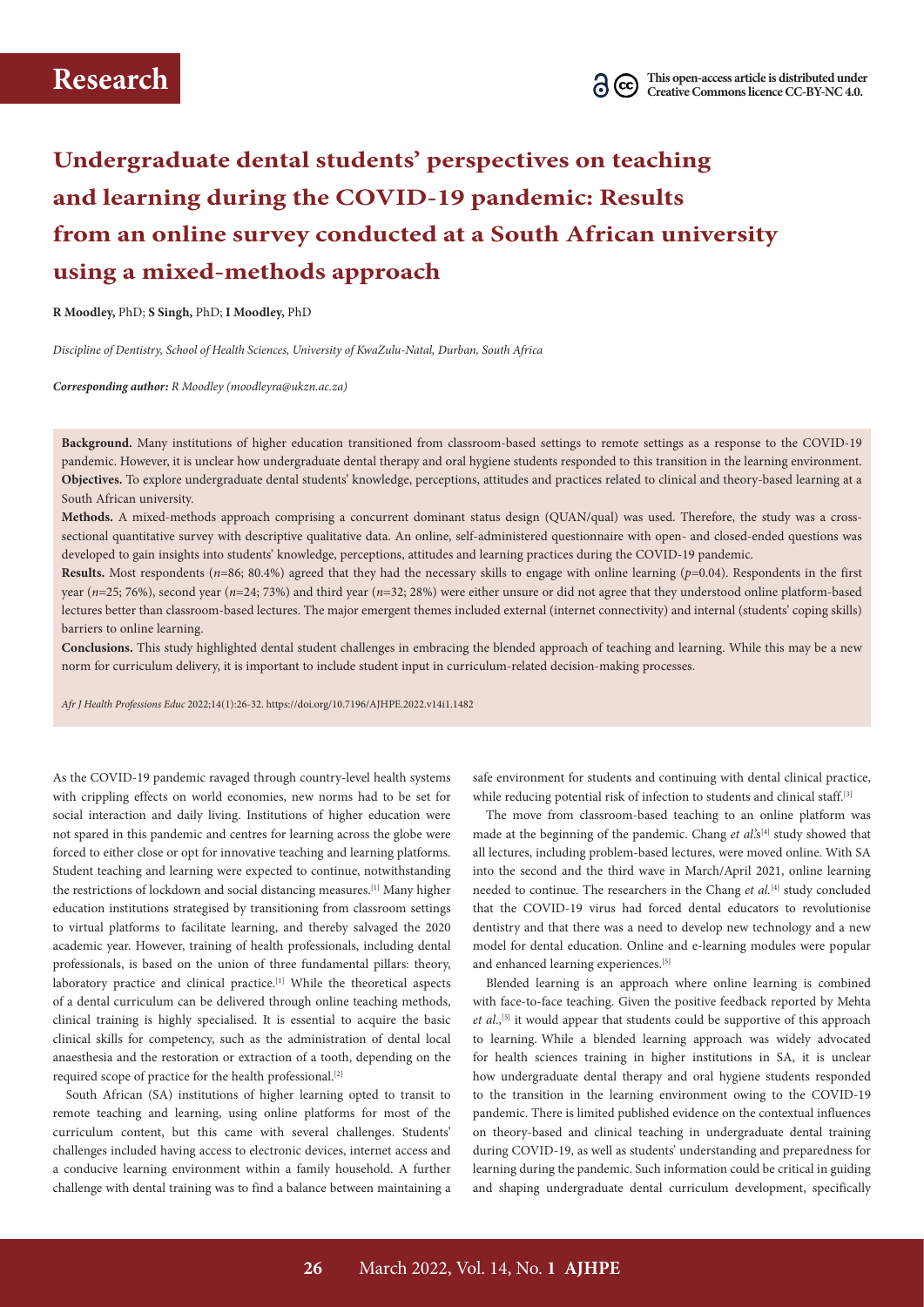when responding to sudden disruptions in the teaching and learning environment. It was therefore important to determine the undergraduate dental students' knowledge and attitudes towards learning during the COVID-19 pandemic. This study aimed to contribute to curriculum planning and review by determining undergraduate dental students' knowledge, attitudes and practices related to clinical and theory-based learning during COVID-19.

# **Methods**

# **Research setting and context**

The study was located in an institution offering undergraduate dental training in SA. There are currently two 3-year undergraduate degree programmes offered by the Discipline of Dentistry, i.e. Bachelor of Dental Therapy and Bachelor of Oral Hygiene – the latter commenced in 2020. This study was conducted at the end of the second semester in 2020. Students had therefore already been through 9 months of teaching and learning during the pandemic.

### **Research design**

A mixed-methods approach comprising a concurrent dominant status design (QUAN/qual) was used. Therefore, the study was a cross-sectional quantitative survey with descriptive qualitative data. The online survey comprised both open- and closed-ended questions. The study examined knowledge, perceptions and practices of undergraduate dental students' learning during the COVID-19 pandemic and described their attitudes towards teaching and learning.

### **Participants**

The study population included all full-time students registered at the Discipline of Dentistry, School of Health Sciences, University of KwaZulu-Natal, Durban, SA, for both programmes and across all 3 study levels. The total number of students registered for the 2020 academic year was 156, consisting of year 1 (*n*=55) (Bachelor of Dental Therapy, *n*=38; and Bachelor of Oral Hygiene, *n*=17); year 2 (*n*=54); and year 3 (*n*=47). The social media platform WhatsApp was used to recruit participants through a snowball sampling technique. An invitational message was sent to the first student to consider participation in the study. The message included a link to the informed consent documents and survey questionnaire. Once the student clicked on the link, he/she had to give consent by clicking on the relevant icon. The participant was then given a choice to complete the survey and to forward the survey link to the next student, with each participant remaining anonymous. The link remained open for ~6 weeks to allow students to participate.

#### **Data collection and analysis**

Data were collected using an online, self-administered questionnaire to gain insights into the students' knowledge, attitudes and practices towards learning during the COVID-19 pandemic. The researchers developed the data collection tool, which comprised 4 sections: section A covered student demographics; section B comprised knowledge; section C included attitudes; and section D covered practices. The questionnaire used mainly closed-ended questions, requiring Likert-scale format responses ranging from 1 (strongly agree), 2 (agree), 3 (not sure), 4 (disagree) to 5 (strongly disagree), and 2 open-ended questions to obtain qualitative data for more in-depth information. The open-ended questions included: What

are the barriers that hinder online teaching? How can online teaching be improved? The questionnaire was administered in the English language, which is the medium of instruction in the undergraduate dental training programmes. All completed questionnaires were coded (e.g. P1) to maintain participant anonymity.

Data obtained from the questionnaires were captured onto an Excel spreadsheet (Microsoft Corp., USA) and analysed thereafter. The quantitative data were analysed using SPSS version 25.0 (IBM Corp., USA). Data analysis included univariate descriptive statistics such as frequency and mean distribution. An inferential statistical technique, the Pearson  $\chi^2$  test, was used to determine a relationship between the independent variable (year of study) and the dependent variables (knowledge, attitudes and practices), with  $p$ <0.05 established as being statistically significant.

The qualitative data (obtained from the open-ended questions) were analysed using thematic analysis. The 6-step process as described by Braun and Clarke<sup>[6]</sup> was used for data analysis. The responses from each student were first transcribed verbatim. The data were coded and then organised into code groups. Each code group was further examined for patterns and emergent themes. Two members of the research team coded the data and explored the emergent themes independently. Thereafter, both members compared their findings and finalised the main themes and sub-themes together. Confirmability was established by quoting the actual responses of students.[6] Reliability/validity was achieved by conducting a pilot study among 5 first-year students. These data were not included in the final study. Confirmability was maintained by all 3 researchers, who ensured that the data received were from the participants. Dependability was achieved by all 3 researchers, who compared the data for accuracy. Credibility was maintained by the use of scientifically validated data collection methods, while transferability was established through the descriptions of the location of the study, sampling, time frame and data analysis. These descriptions could contribute to its application in other contexts.

#### **Ethical approval**

Ethical approval was received from the Humanities and Social Sciences Research Ethics Committee, University of KwaZulu-Natal (ref. no. HSSREC/00001601/2020) and gatekeeper permission was obtained prior to commencement of this study.

#### **Results**

There was a total of 111 participants in the study, with a response rate of 70.5%. More than half of the study population were female (*n*=72; 68%), while 1.9% (*n*=2) preferred not to disclose their identity. Ninety percent (*n*=97) of participants were registered for the dental therapy programme. There was almost an equal number of respondents over the 3 years of study: year 1 (*n*=33; 30.8%), year 2 (*n*=33; 30.8%) and year 3 (*n*=41; 38.3%).

### **Quantitative data analysis**

**Knowledge and perceptions towards learning** 

The majority of respondents (*n*=88; 82.2%) understood blended learning to be a combination of online lectures, face-to-face contact and self-study (Table 1). Only 11 first-year students (10.3%) and 6 second-year students (5.6%) did not agree or were unsure.

Most respondents (*n*=86; 80.4%) agreed that they had the necessary skills to engage with online learning and videos  $(p=0.04)$ . Thirty first-year students (90%), 28 second-year students (85%) and 38 third-year students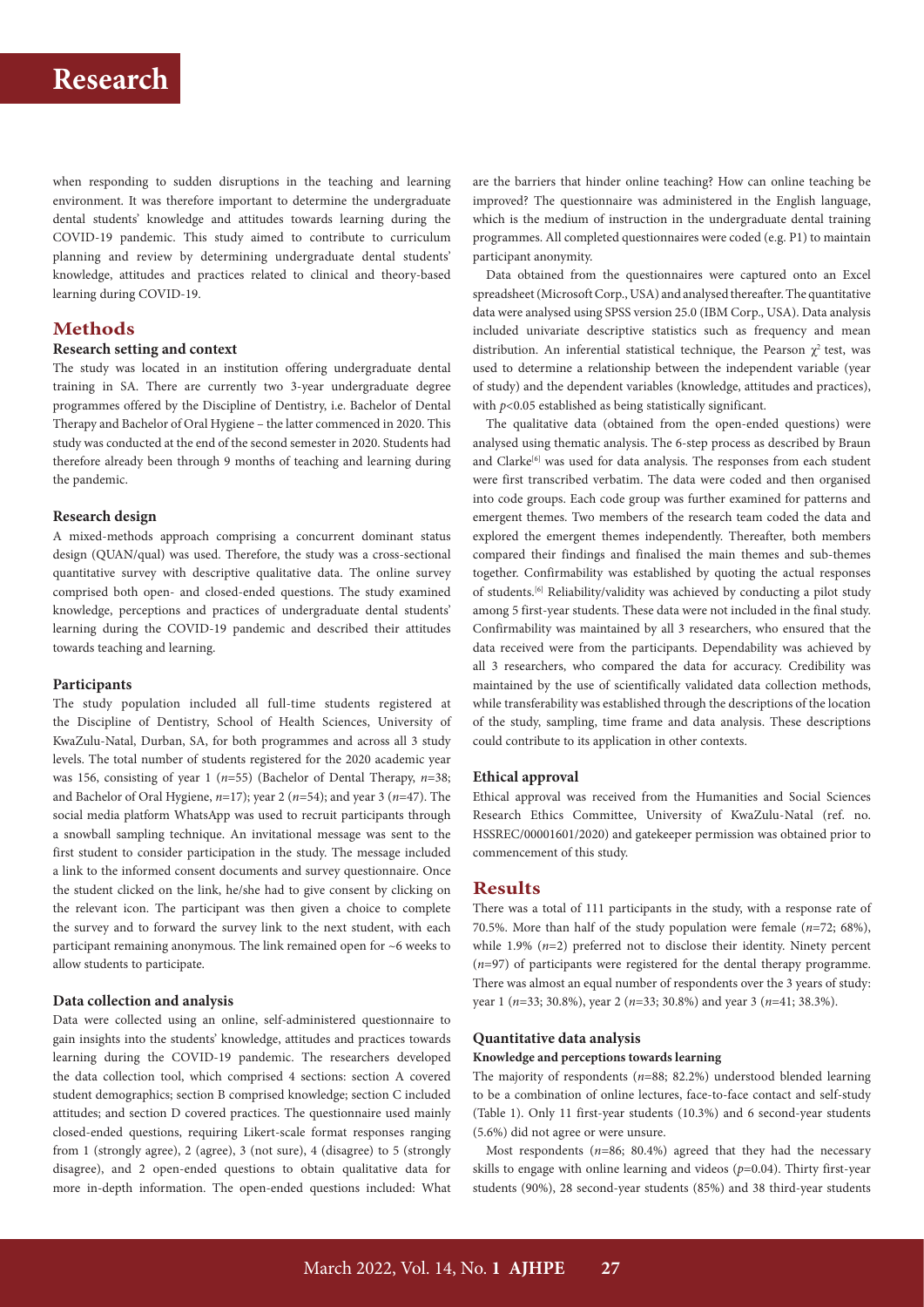(93%) agreed that procedural videos and live demonstrations were better to understand than online learning.

The majority of respondents agreed that online learning had prepared them to take charge of their learning process (*n*=84; 78.5%). A significant statistical association was seen between participants' online learning preparedness to take charge of learning and having the necessary skills to engage with online learning (*p*=0.00).

In response to whether online learning helped them to engage better with other students in their class, only 7 third-year students (17%), 12 secondyear students (36%) and 14 first-year students (42%) agreed.

#### **Attitudes towards learning**

There were varied responses to perceived support from peers during the lockdown. About 18 first-year students (55%), 15 second-year students (45%) and 25 third-year students (61%) indicated that peer support was available. The results suggested that more peer support occurred in the third year of study. The majority of respondents across all 3 years of study (first year (*n*=25; 76%), second year (*n*=24; 73%) and third year (*n*=32; 28%)) were either unsure or did not agree that they understood online platformbased lectures better than classroom-based lectures.

The results show that online learning was a significant stressor across all 3 years, with the majority of students agreeing (first year (*n*=22; 67%), second year (*n*=20; 61%) and third year (*n*=30; 73%)).

Most of the students (*n*=78; 73%) were concerned that they would transmit the virus to their family after patient contact. The majority of respondents (first year (*n*=27; 82%), second year (*n*=28; 85%) and third year

(*n*=37; 90%)) agreed with the statement: 'I hope that COVID-19 would go away so that teaching and learning at university will return to the way it was.'

#### **Learning practices**

Participants agreed the student-teacher contact time was decreased during the pandemic (*n*=81; 76%). Respondents also agreed that they could not engage fully with online learning because of their home responsibilities (*n*=73; 68%). There was a significant association between gender and engagement with online learning due to home responsibilities  $(p=0.04)$ .

Students agreed on the importance of maintaining social distancing in any student-related group activity (*n*=99; 93%). Maintaining social distancing in a group activity could be related to being worried about transmitting the virus to family from patients, staff and students (*p*=0.01). Almost half of the respondents were in their first year (*n*=18; 55%) and second year (*n*=19; 58%), while 41% of third-year students (*n*=17) agreed that they did not socialise with their friends owing to COVID-19.

#### **Qualitative data analysis**

#### **What are the barriers that hinder online teaching?**

The major themes emerging from data analysis were related to external (environmental challenges) and internal barriers (students' coping skills) to online student learning. The external barriers highlighted the extent to which poor or intermittent internet connectivity, inadequate data supply and frequent interruptions in electricity supply (as a result of ongoing power cuts or load shedding) impacted on undergraduate learning in the identified study sample.

| Table 1. Participants' responses to knowledge and perceptions of learning during COVID-19, $N=107$ |  |  |  |
|----------------------------------------------------------------------------------------------------|--|--|--|
|                                                                                                    |  |  |  |

|                                                          |                   | First-year       | Second-year          | Third-year           |            |
|----------------------------------------------------------|-------------------|------------------|----------------------|----------------------|------------|
| <b>Questions</b>                                         | <b>Responses</b>  | students, (%)    | students, $n$ $(\%)$ | students, $n$ $(\%)$ | $p$ -value |
| Blended learning is a combination of online lectures,    | Strongly agree    | 12(11.2)         | 11(10.2)             | 14(13.1)             | 0.5        |
| face-to-face contact and self-study                      | Agree             | 10(9.4)          | 16(15)               | 25(23.4)             |            |
|                                                          | Unsure            | 8(7.5)           | 6(5.6)               | 2(1.9)               |            |
|                                                          | Disagree          | 3(2.8)           | $\mathbf{0}$         | $\boldsymbol{0}$     |            |
|                                                          | Strongly disagree | $\overline{0}$   | $\boldsymbol{0}$     | $\boldsymbol{0}$     |            |
| I have the necessary skills to engage in online learning | Strongly agree    | 8(7.5)           | 8(7.5)               | 7(6.5)               | 0.9        |
| and videos                                               | Agree             | 18(16.8)         | 18(16.8)             | 27(5.2)              |            |
|                                                          | Unsure            | 6(5.6)           | 4(3.7)               | 6(5.6)               |            |
|                                                          | Disagree          | 1(0.9)           | 2(1.9)               | 1(0.9)               |            |
|                                                          | Strongly disagree | $\overline{0}$   | 1(0.9)               | $\boldsymbol{0}$     |            |
| Procedural videos and live demonstrations are better to  | Strongly agree    | 19(17.8)         | 21(19.6)             | 24(22.4)             | 0.9        |
| understand than online learning                          | Agree             | 11(10.2)         | 7(6.5)               | 14(13.1)             |            |
|                                                          | Unsure            | 3(2.8)           | 4(3.7)               | 1(0.9)               |            |
|                                                          | Disagree          | $\boldsymbol{0}$ | 1(0.9)               | 2(1.9)               |            |
|                                                          | Strongly disagree | $\overline{0}$   | $\overline{0}$       | $\overline{0}$       |            |
| Online learning has prepared me to take charge of my     | Strongly agree    | 12(11.2)         | 12(11.2)             | 11(10.2)             | 0.1        |
| own learning process                                     | Agree             | 14(13.1)         | 16(15)               | 19(17.8)             |            |
|                                                          | Unsure            | 7(6.5)           | 3(2.8)               | 6(5.6)               |            |
|                                                          | Disagree          | $\mathbf{0}$     | 1(0.9)               | 3(2.8)               |            |
|                                                          | Strongly disagree | $\overline{0}$   | 1(0.9)               | 2(1.9)               |            |
| Online learning helps me to engage better with other     | Strongly agree    | 6(5.6)           | 2(1.6)               | 2(1.9)               | 0.01       |
| students in my class                                     | Agree             | 8(7.5)           | 10(9.4)              | 5(4.7)               |            |
|                                                          | Unsure            | 11(10.2)         | 5(4.7)               | 12(11.2)             |            |
|                                                          | Disagree          | 6(5.6)           | 11(10.2)             | 13(12.1)             |            |
|                                                          | Strongly disagree | 2(1.9)           | 5(4.7)               | 8(7.5)               |            |
|                                                          |                   |                  |                      |                      |            |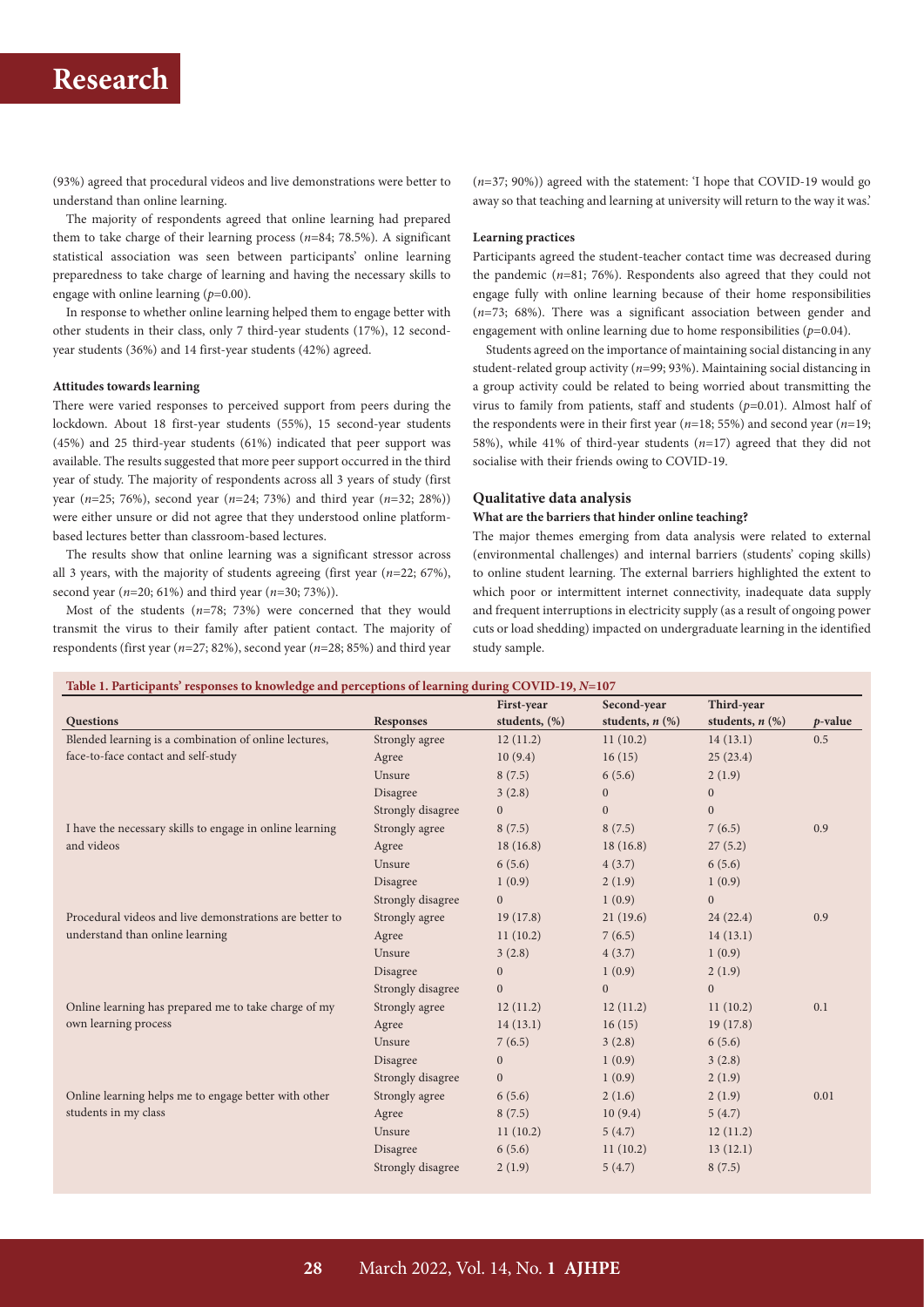The change in the learning environment during the lockdown period, where students were sent back home, also seemed to have impacted on the learning environment. Respondents reported being distracted at home, but more importantly, they were required to contribute to household chores. This task-shifting compounded the distraction; the home environment was therefore not conducive to learning (Table 2).

Concurrently, respondents reported poor personal coping skills that could be construed as an internal barrier to online learning. These included poor concentration during online lectures, limited student-lecturer interaction and lack of peer-assisted support in learning.

From a clinical skills development perspective, respondents pointed out that online learning failed to address the acquisition of clinical or practical skills adequately. An exclusive focus on the online training platform without any exposure to the clinical or practical environment meant that respondents were not sufficiently trained for the translation of theory into clinical practice. This was seen as a significant limitation of focusing only on online teaching in the undergraduate programme (Table 3).

Another criticism of online learning was related to the delivery of lectures. Respondents suggested that the current delivery of some lectures was not conducive to a stimulating learning environment (Table 4).

#### **How can online teaching be improved?**

While respondents criticised the delivery mode of certain lecture sessions, they believed that opportunities did exist to improve and stimulate students' interest in online learning. Therefore, more effort was required from lecturers to increase and stimulate student engagement in the learning environment. Some suggestions included monitoring student attendance and finding innovative methods to create a more conducive online learning platform (Table 5). There was a reported need to reorganise the training programme so that shorter online contact sessions were held, with a more equitable distribution of learning tasks for self-directed learning, and clear instructions of the learning tasks to be conducted.

Other suggestions included the increased use of videos that could provide practical demonstration of the clinical concepts and procedures discussed. There was also a reported need for more student-lecturer interaction and the availability of recorded lectures. Respondents believed that it was necessary to consult with students to determine their readiness and coping abilities with online learning (Table 5).

As mentioned above, there was a need for more data availability and better internet connectivity, although respondents expressed awareness that challenges with internet connectivity were outside the scope of the university teaching programme.

### **Table 2. Participants' responses to attitudes towards learning during COVID-19,** *N***=107**

|                                                           |                   | First-year           | Second-year          | Third-year           |            |
|-----------------------------------------------------------|-------------------|----------------------|----------------------|----------------------|------------|
| Questions                                                 | <b>Responses</b>  | students, $n$ $(\%)$ | students, $n$ $(\%)$ | students, $n$ $(\%)$ | $p$ -value |
| I received lots of academic support from my peers during  | Strongly agree    | 4(3.7)               | 4(3.7)               | 5(4.7)               | 0.9        |
| the national lockdown period                              | Agree             | 14(13.1)             | 11(10.2)             | 20(18.7)             |            |
|                                                           | Unsure            | 6(5.6)               | 4(3.7)               | 5(4.7)               |            |
|                                                           | Disagree          | 9(8.4)               | 11(10.2)             | 7(6.5)               |            |
|                                                           | Strongly disagree | $\overline{0}$       | 3(2.8)               | 4(3.7)               |            |
| I understand my lectures better on online-based than      | Strongly agree    | 3(2.8)               | 2(1.6)               | 1(0.9)               | 0.7        |
| during classroom-based lectures                           | Agree             | 5(4.7)               | 7(6.5)               | 7(6.5)               |            |
|                                                           | Unsure            | 10(9.4)              | 5(4.7)               | 12(11.2)             |            |
|                                                           | Disagree          | 11(10.2)             | 7(6.5)               | 16(15)               |            |
|                                                           | Strongly disagree | 4(3.7)               | 12(11.2)             | 5(4.7)               |            |
| I hope that COVID-19 will go away so that teaching and    | Strongly agree    | 20(18.5)             | 21(19.6)             | 23(21.4)             | 0.9        |
| learning at university will return to the way it was      | Agree             | 7(6.5)               | 7(6.5)               | 14(13.1)             |            |
|                                                           | Unsure            | 4(3.7)               | 4(3.7)               | 2(1.9)               |            |
|                                                           | Disagree          | 2(1.9)               | 1(0.9)               | 2(1.9)               |            |
|                                                           | Strongly disagree | $\overline{0}$       | $\boldsymbol{0}$     | $\mathbf{0}$         |            |
| I can acquire clinical skills by watching online videos   | Strongly agree    | 3(2.8)               | 3(2.8)               | 1(0.9)               | 0.5        |
| related to clinical practice                              | Agree             | 7(6.5)               | 7(6.5)               | 12(11.2)             |            |
|                                                           | Unsure            | 12(11.2)             | 9(8.4)               | 8(7.5)               |            |
|                                                           | Disagree          | 4(3.7)               | 3(2.8)               | 9(8.4)               |            |
|                                                           | Strongly disagree | 7(6.5)               | 11(10.3)             | 11(10.3)             |            |
| I am worried that I may transmit COVID-19 to a family     | Strongly agree    | 6(5.6)               | 20(18.5)             | 16(15)               | 0.8        |
| member owing to my contact with patients, staff and other | Agree             | 15(14)               | 6(5.6)               | 15(14)               |            |
| students                                                  | Unsure            | 5(4.7)               | 3(2.8)               | 6(5.6)               |            |
|                                                           | Disagree          | 3(2.8)               | 4(3.7)               | 4(3.7)               |            |
|                                                           | Strongly disagree | 4(3.7)               | $\mathbf{0}$         | $\overline{0}$       |            |
| Online learning has stressed me out                       | Strongly agree    | 11(10.2)             | 11(10.2)             | 17(15.9)             | 0.4        |
|                                                           | Agree             | 11(10.2)             | 9(8.4)               | 13(12.1)             |            |
|                                                           | Unsure            | 6(5.6)               | 3(2.8)               | 7(6.5)               |            |
|                                                           | Disagree          | 2(1.9)               | 7(6.5)               | 2(1.9)               |            |
|                                                           | Strongly disagree | 3(2.8)               | 3(2.8)               | 2(1.9)               |            |
|                                                           |                   |                      |                      |                      |            |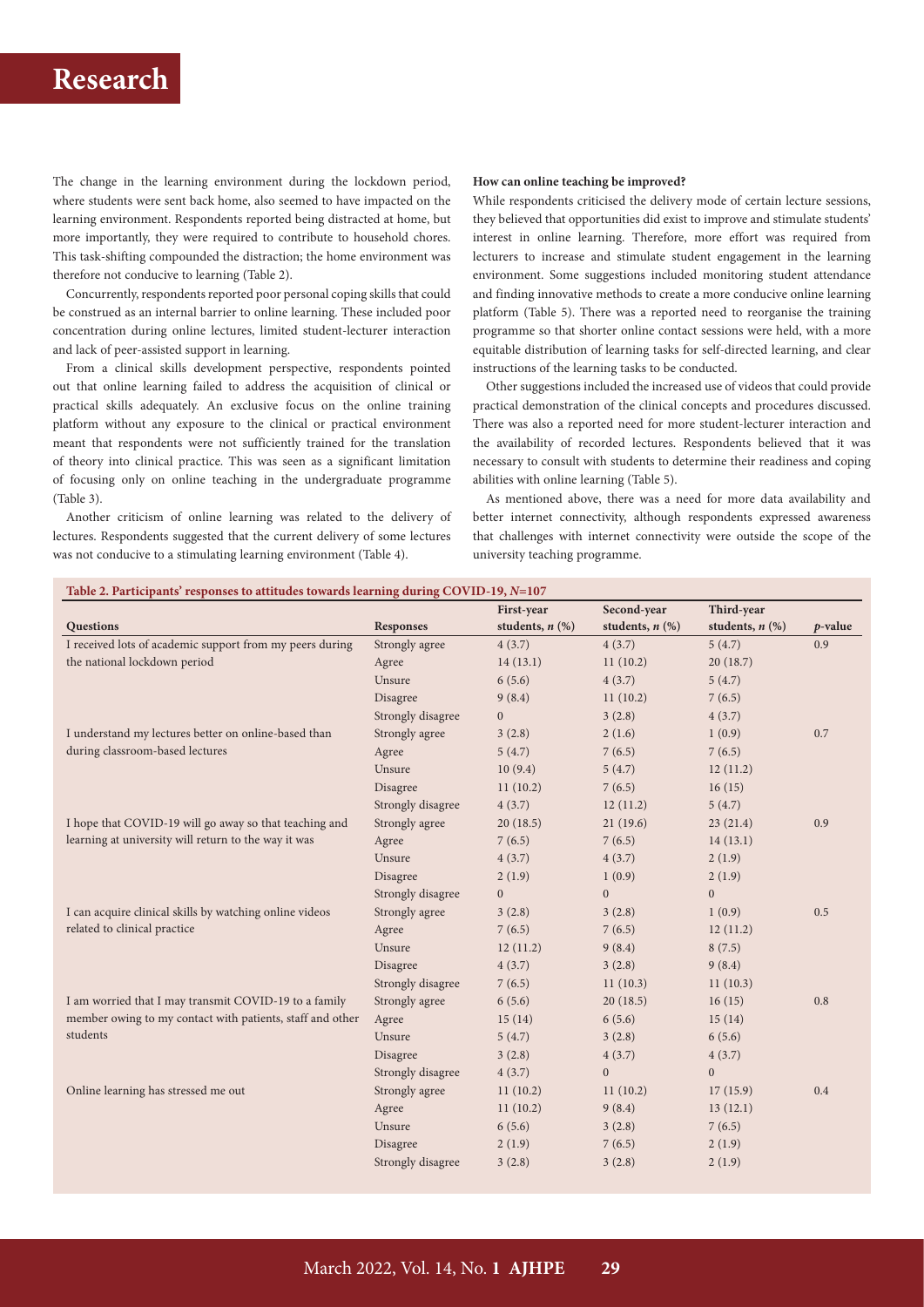### **Table 3. Participants' responses to learning practices during COVID-19,** *N***=107**

|                                                              |                   | First-year           | Second-year          | Third-year           |            |
|--------------------------------------------------------------|-------------------|----------------------|----------------------|----------------------|------------|
| Questions                                                    | <b>Responses</b>  | students, $n$ $(\%)$ | students, $n$ $(\%)$ | students, $n$ $(\%)$ | $p$ -value |
| I think it is important to maintain social distancing in any | Strongly agree    | 23(23.4)             | 25(23.4)             | 27(25.2)             | 0.9        |
| student-related group activity                               | Agree             | 8(7.5)               | 5(4.7)               | 11(10.2)             |            |
|                                                              | Unsure            | $\overline{0}$       | 2(1.9)               | 1(0.9)               |            |
|                                                              | Disagree          | 1(0.9)               | 1(0.9)               | 2(1.9)               |            |
|                                                              | Strongly disagree | 1(0.9)               | $\mathbf{0}$         | $\mathbf{0}$         |            |
| I don't socialise with my friends owing to COVID-19          | Strongly agree    | 8(7.5)               | 10(9.4)              | 4(3.7)               | 0.2        |
|                                                              | Agree             | 10(9.4)              | 9(8.4)               | 13(12.1)             |            |
|                                                              | Unsure            | 2(1.9)               | 4(3.7)               | 4(3.7)               |            |
|                                                              | Disagree          | 11(10.2)             | 6(5.6)               | 16(15)               |            |
|                                                              | Strongly disagree | 2(1.9)               | 4(3.7)               | 4(3.7)               |            |
| During lockdown, I could not engage fully with online        | Strongly agree    | 12(11.2)             | 9(8.4)               | 14(13.1)             | 0.5        |
| learning because of my responsibilities at home              | Agree             | 8(7.5)               | 14(13.1)             | 16(15)               |            |
|                                                              | Unsure            | 3(2.8)               | $\mathbf{0}$         | 4(3.7)               |            |
|                                                              | Disagree          | 4(3.7)               | 7(6.5)               | 4(3.7)               |            |
|                                                              | Strongly disagree | 5(4.7)               | 3(2.8)               | 3(2.8)               |            |
| Student-teacher contact time is decreased                    | Strongly agree    | 11(10.2)             | 11(10.2)             | 15(14)               | 0.5        |
|                                                              | Agree             | 11(10.2)             | 16(15)               | 17(15.9)             |            |
|                                                              | Unsure            | 7(6.5)               | 2(1.9)               | 4(3.7)               |            |
|                                                              | Disagree          | 3(2.8)               | 3(2.8)               | 3(2.8)               |            |
|                                                              | Strongly disagree | 1(0.9)               | 1(0.9)               | 2(1.9)               |            |

# **Discussion**

While respondents indicated preparedness for online learning, the majority of study participants across all 3 years of study were either unsure or did not agree that they understood the online platform-based lectures better than the classroom-based lectures. This finding is supported by other studies where students requested a repetition of the classes when the normal academic programme resumed.[7] Furthermore, only a few students in Rafi *et al*.'s[7] study supported the notion of continuing online classes once the regular classroom-based teaching was reinstated. Abbasi *et al*. [8] reported that medical students perceived e-learning as not ideal and preferred face-to-face learning. These findings, however, are contrary to those of a study conducted in Shiraz, Iran, where a virtual learning package was found to be more effective than a lecture-based package.<sup>[9]</sup> These results suggest that the value placed on face-to-face classroom/clinical environment teaching should not be ignored, and indicate that clinical learning must consider the context-specific needs of the individual undergraduate training programme. Our study participants understood that blended learning is a combination of online lectures, face-to-face contact and self-study. As we navigate through this time, we hope that this method is carried into the future and is continued rather than reverting to traditional face-to-face methods only.

Additionally, students' learning experiences appear to be influenced by the year of study and whether the focus is on theory-based or clinical training. As part of the training programme, the final-year students are more involved in chairside learning and clinical training. Second-year students are engaged in preclinical training and clinical practice. In the final year, students are involved in restorative dentistry, minor oral surgery clinics and diagnostics clinics. The second-year students participate in restorative dentistry, minor oral surgery preclinical training and prevention dentistry clinics. There must therefore be an acute understanding of where the student is positioned in the undergraduate training programme and

efforts should be put in place to support both traditionally based lectures and online learning, where applicable.<sup>[10]</sup> A hybrid approach to medical education is supported by other studies, but its effectiveness could be dependent on factors such as academic and institutional support.<sup>[11,12]</sup>

Respondents in this study emphasised the need for clinical exposure as part of the undergraduate training. This finding is supported by Hammond *et al.*, [13] who also reported that online teaching and learning cannot substitute real-world patient contact and time in the clinical environment. Additionally, YouTube links, virtual patient management and WhatsApp videos can be used to build student knowledge,  $[1,14]$  but even the most advanced technologies cannot replace chairside training.[2] Clinical teachers and students need to adapt to this changing environment and live in the 'new normal'.<sup>[2]</sup>

Students in the current study agreed that student-teacher interaction decreased with online teaching, which was consistent with the results of the Abbasi et al.<sup>[8]</sup> study, where 84% of students rated e-learning as having less student-teacher interaction. Engagement with the teacher is a dynamic process, where the students need the teacher's presence, and the teacher needs to know that the students are paying attention at the other end. In the Abbasi *et al.*<sup>[8]</sup> study, the students desired the interaction. Our study participants recommended that notes be uploaded on the learning channel before lectures, and a discussion and more lecturer-student interaction occur rather than a PowerPoint presentation by a lecturer. Similarly, Dumford and Miller<sup>[15]</sup> reported that participants in their study had less exposure to effective teaching methods and that lower-quality interactions were observed with online teaching. The findings therefore suggest that dental teaching staff require more support and training for improved online teaching.

This study also highlighted that, even though participants understood the importance of social distancing, they were concerned about infecting someone with the virus at home after treating patients in clinical dentistry.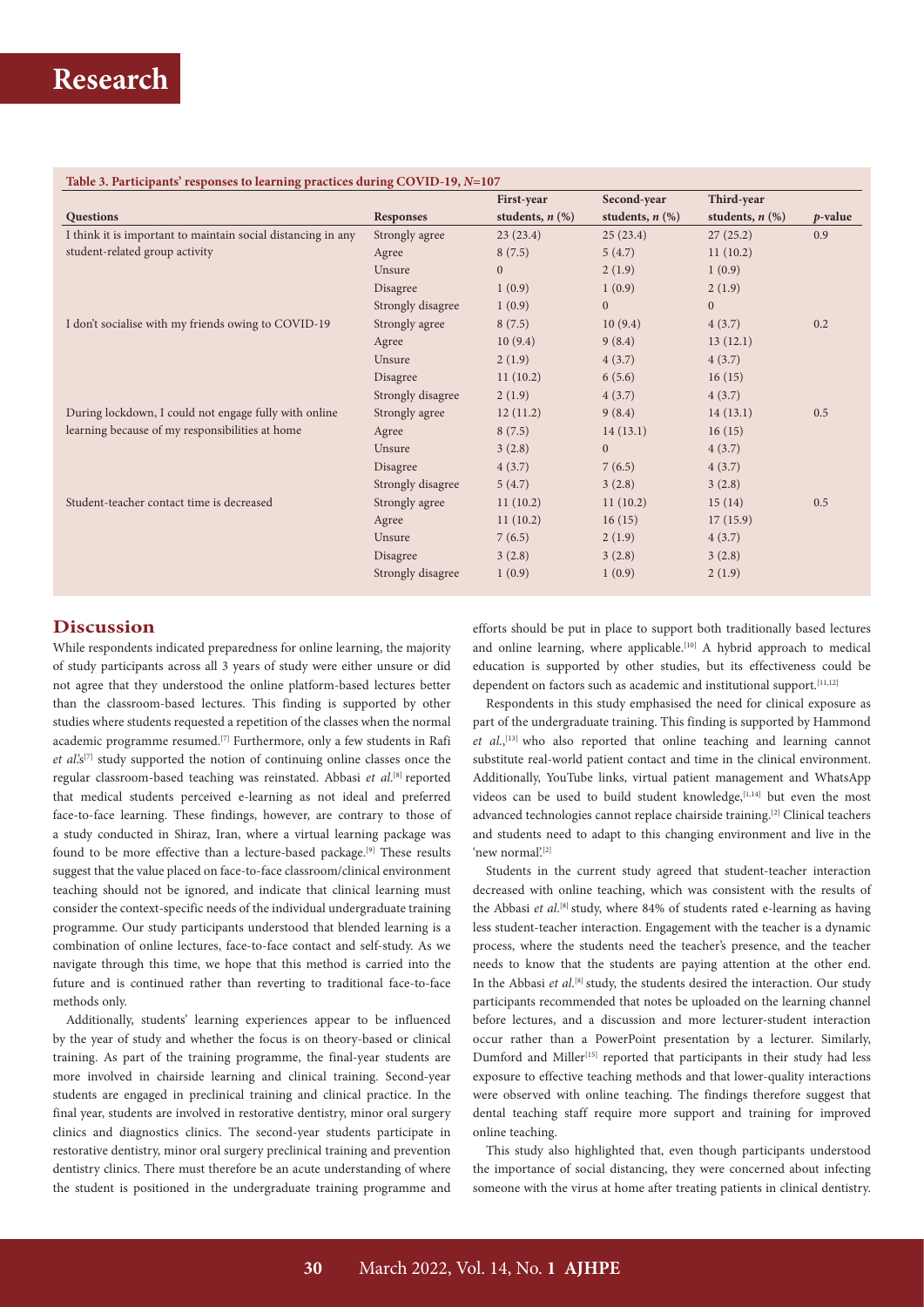| Table 4. Themes related to barriers to learning     |                                                                         |  |  |  |
|-----------------------------------------------------|-------------------------------------------------------------------------|--|--|--|
| Sub-themes                                          | <b>Student responses</b>                                                |  |  |  |
| <b>External barriers (environmental challenges)</b> |                                                                         |  |  |  |
| Poor or intermittent                                | 'Connectivity issues is one of the major aspects                        |  |  |  |
| internet connectivity                               | that hinders online learning.' (P10)                                    |  |  |  |
| Inadequate data                                     | 'Online learning especially lectures are heavily                        |  |  |  |
| supply                                              | dependent on network and data coverage,                                 |  |  |  |
|                                                     | 2 things which are usually [out] of the students'                       |  |  |  |
|                                                     | control, there have been several instances where                        |  |  |  |
|                                                     | students were unable to attend lectures due to                          |  |  |  |
|                                                     | this. $(P22)$                                                           |  |  |  |
| Frequent interruptions                              | 'Technical problems like WiFi not working                               |  |  |  |
| in electricity                                      | properly, and load-shedding does affect how                             |  |  |  |
|                                                     | online lectures are conducted. (P46)                                    |  |  |  |
| Internal barriers (students' coping skills)         |                                                                         |  |  |  |
| Poor personal                                       | 'I am unable to do online learning at home                              |  |  |  |
| coping skills                                       | because I do not have my own study space or                             |  |  |  |
|                                                     | time to study because I have to take care of the                        |  |  |  |
|                                                     | elders at home.' (P76)                                                  |  |  |  |
|                                                     | 'Sometimes I can't concentrate because of where                         |  |  |  |
|                                                     | I am because there may be noise sometimes,                              |  |  |  |
|                                                     | I sometimes have network problems and I find it                         |  |  |  |
|                                                     | hard to ask questions online.' (P39)                                    |  |  |  |
| Limited student-                                    | 'Minimal teacher-student interaction.' (P9)                             |  |  |  |
| lecturer interaction                                |                                                                         |  |  |  |
| Inadequate exposure                                 | Because we do work that are more practical                              |  |  |  |
| to clinical or practical                            | rather than theoretical, it's hard! We have to                          |  |  |  |
| learning                                            | practice what we do physically and online                               |  |  |  |
|                                                     | teaching only covers our theoretical knowledge<br>[acquisition].' (P23) |  |  |  |
| Online learning                                     | 'Online sessions in which we have to listen to a                        |  |  |  |
| environment is not                                  | voice reading everything exactly as is on each and                      |  |  |  |
| stimulating                                         | every slide.' (P74)                                                     |  |  |  |
|                                                     |                                                                         |  |  |  |

**Table 5. Recommendations to improve online teaching Sub-themes Student responses Opportunities to improve online learning** Reorganisation of the training programme 'If notes are arranged properly onto Moodle [the learning management system]. If for some reason we cannot connect to a lecture, we can [still] learn on our own. If we were supplied with past [examination] papers and other materials such as reading extracts/articles, it will be easier to apply our mind and knowledge. It would be better if everything was organised better' (P60) 'Some lecturers used the method of [handing out the lecture presentations] before-hand to be read over and then during the lecture session instead of the notes being read out, practical and thought-provoking questions were asked, I felt like this allowed me to attain information more than just the lecturer doing a [regular] PowerPoint presentation. I feel other modules and lecturers could attempt a similar strategy for online learning.' (P22) More use of audiovisual aids 'Doing demonstrations of procedures that students do in the clinic. More tutorials are needed to make sure that students are engaging more with their work.' (P46) Ongoing engagement with learners 'Conduct a survey to find out how many students will be able to engage with online learning, if some won't be able to, ask what is the matter and how can it be fixed' (P27) 'Promoting group work ‒ assessments and tutorials to properly prepare for tests and exams.' (P50)

These responses were further echoed in the qualitative data analysis. This analysis suggested that students struggled to cope with these changes in the physical learning environment, as indicated above. In a multi-country study, similar concerns were observed among 92% of dentists who were concerned regarding infection of their family at home.<sup>[16]</sup> COVID-19 stressors, such as difficulty to concentrate, fear, sadness, poor mental health and anxiety, could also be overwhelming for many individuals.<sup>[17]</sup>

The results of this study indicated that study participants could not engage fully in online learning because of responsibilities at home, and that the majority hoped that the 'virus would go away so that they can return to normal'. One of the themes arising from this study was that respondents indicated that lack of preparedness to deal with the changes in the learning environment could contribute to lack of confidence in self-directed learning. These study findings are consistent with those of Choi *et al.*,<sup>[18]</sup> who reported that 59.3% of students in their study felt less prepared and 22.7% felt less confident than before online learning. Moreover, the quality or lack of internet connectivity and frequent electricity outages threatened the connectivity viability of online learning. This finding is in contrast to that of Rafi *et al*.,<sup>[7]</sup> who indicated that 'network and power failure' was the main barrier facing participants in their study.

Respondents highlighted the need to be included in curriculum-related decision-making processes through the use of student surveys. This

suggested a need for inclusive decision-making, where the student is also a stakeholder in undergraduate training. Therefore, inclusive planning and recognition of the duality in student roles and responsibilities are required in undergraduate training.

Interestingly, there was an inconsistency in the data. While students reported that they had adequate support during online learning, respondents further indicated that they could not engage fully with the online platform. This inconsistency may be due to under-reporting or over-reporting of data for social desirability.

### **Study strengths and limitations**

This study provided valuable insights into online teaching and learning during the current pandemic; however, some limitations were noted. The study focused only on students' perspectives on learning during the pandemic. More research is required on dental academics' perspectives on teaching during this period. The generalisability of the findings is limited to the participating institution of higher education. The WhatsApp portal for conducting the research could have been a challenge for students who do not use this social media platform. The lack of respondent accountability in online surveys can affect the quality of the responses; therefore, questions needed to be short and unambiguous. Snowball sampling has its limitations, as the researchers have no control of the study population. Sampling bias